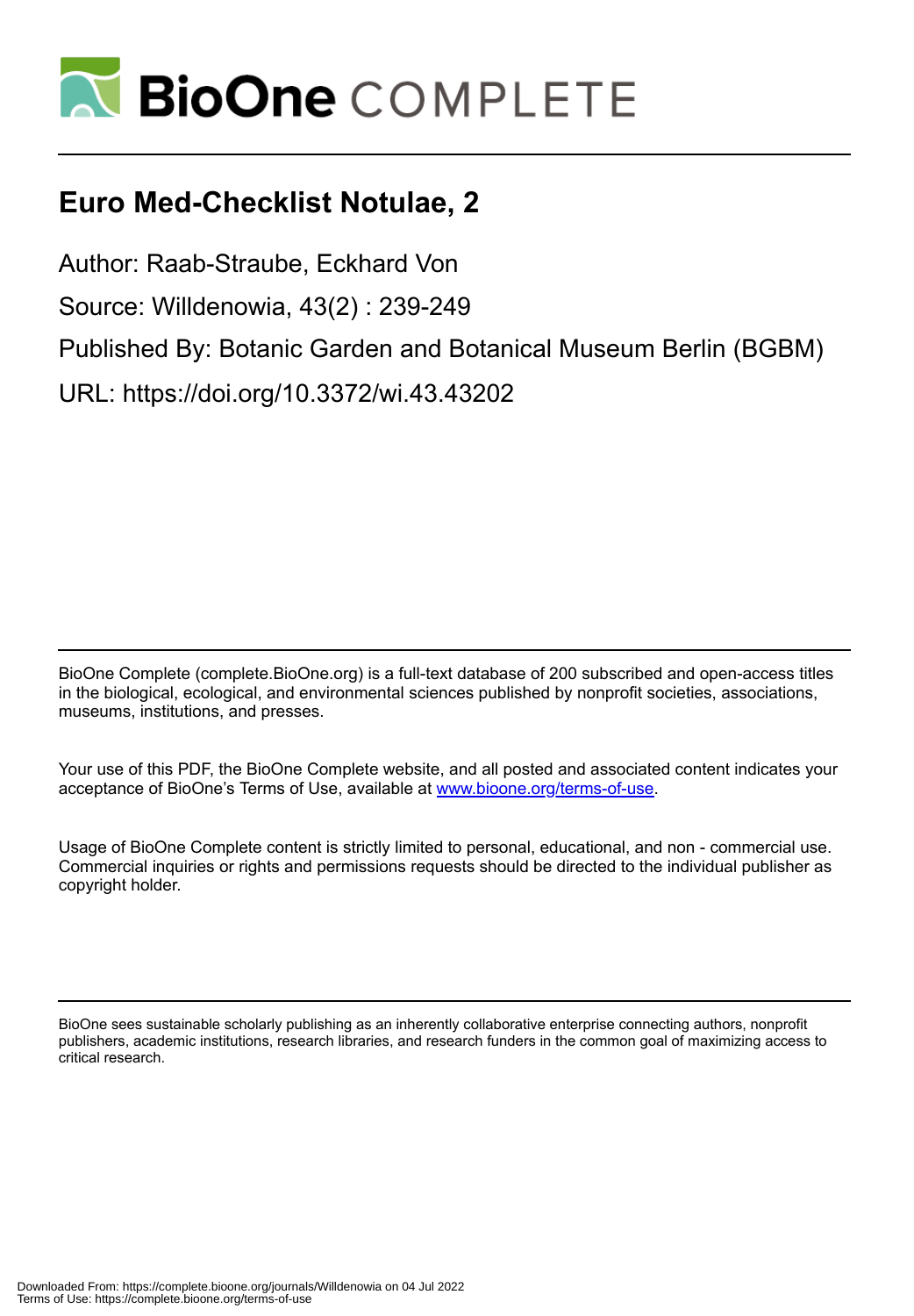#### Notulae ad floram euro-mediterraneam pertinentes No. 31

### ECKHARD VON RAAB-STRAUBE $^{\rm l^*}$  & THOMAS RAUS $^{\rm l}$  (ed.)

### **Euro+Med-Checklist Notulae, 2**

### **Abstract**

Raab-Straube E. von & Raus Th. (ed.): Euro+Med-Checklist Notulae, 2 [Notulae ad floram euro-mediterraneam pertinentes 31]. – Willdenowia 43: 239–249. December 2013. – ISSN 0511-9618; © 2013 BGBM Berlin-Dahlem. Stable URL: http://dx.doi.org/10.3372/wi.43.43202

This is the second of a series of miscellaneous contributions, by various authors, where hitherto unpublished data relevant to both the Med-Checklist and the Euro+Med (or Sisyphus) projects are presented. The instalment deals with the families *Amaranthaceae*, *Boraginaceae*, *Caryophyllaceae*, *Compositae*, *Cruciferae*, *Labiatae*, *Orobanchaceae*, *Papaveraceae*, *Portulacaceae*, *Ranunculaceae*, *Vitaceae; Amaryllidaceae*, *Araceae*, *Cyperaceae*, *Gramineae* and *Potamogetonaceae.* It includes new country and area records, taxonomic and distributional considerations for taxa in *Amaranthus*, *Bothriochloa*, *Carex*, *Consolida*, *Corrigiola*, *Cyperus*, *Festuca*, *Fumaria*, *Heliotropium*, *Jacobaea*, *Klasea*, *Lobularia*, *Nigella*, *Orobanche*, *Papaver*, *Phelipanche*, *Pistia*, *Portulaca*, *Potamogeton*, *Spergula*, *Sternbergia*, *Teucrium* and *Vitis*, and the validation of names in *Amaranthus*, *Festuca* and *Spergula.*

Additional key words: Europe, vascular plants, distribution, taxonomy

### **Notice**

A succinct description of the Euro+Med Project, with a list of recognized territories and their abbreviations, and the conventions used to indicate the status and presence of taxa, can be found in the introduction to the first instalment of the Euro+Med Notulae (Greuter & Raab-Straube 2005: 223–226) and on the Euro+Med Plantbase website (Euro+Med 2006+). As of 31 October 2013, Euro+Med Plantbase provides access to 182 families, corresponding to approximately 92 % of the Euro-Mediterranean flora of vascular plants, with ferns, lycopodiophytes and *Lentibulariaceae* being the most recent additions. For the previous instalment of the Euro+Med-Checklist Notulae, see Raab-Straube & Raus (2013).

The following have contributed entries to the present instalment: N. M. G. Ardenghi, E. Bergmeier, Ch. Bräuchler, S. Cohen, A. Danin, P. Fraga i Arguimbau, G. Galasso, M. Gophen, D. Iamonico, R. Jahn, P. JiménezMejías, H. Leschner, S. Rätzel, Th. Raus, M. Ristow, G. E. Rodríguez-Palacios, V. Savchuk, H. Sipman, A. Strid, S. Svirin, N. Turland, H. Uhlich and A. Yena.

N. Turland wishes to thank the National Geographic Society for supporting the research project "Human recreation versus plant diversity on maritime sands in Crete" (grant no. 8573-08); P. Bareka (ACA) and Ch. Kyriakopoulos (c/o UPA) for participating in the field work; I. Al-Shehbaz (MO) and M. Lidén (UPS) for determining material; the curators of BM for providing access to study herbarium collections.

#### *Amaranthaceae*

*Amaranthus cacciatoi* (Aellen ex Cacciato) Iamonico, **comb. & stat. nov.** ≡ *Amaranthus bouchonii* var. *cacciatoi* Aellen ex Cacciato in Ann. Bot. (Rome) 28: 618. 1966 ≡ *Amaranthus powellii* subsp. *cacciatoi* (Aellen ex Cacciato) Iamonico in Nordic J. Bot. 30: 13. 2012 −

Downloaded From: https://complete.bioone.org/journals/Willdenowia on 04 Jul 2022 Terms of Use: https://complete.bioone.org/terms-of-use

<sup>1</sup> Botanischer Garten und Botanisches Museum Berlin-Dahlem, Freie Universität Berlin, Königin-Luise-Str. 6–8, 14195 Berlin, Germany; \*e-mail: e.raab-straube@bgbm.org (author for correspondence), t.raus@bgbm.org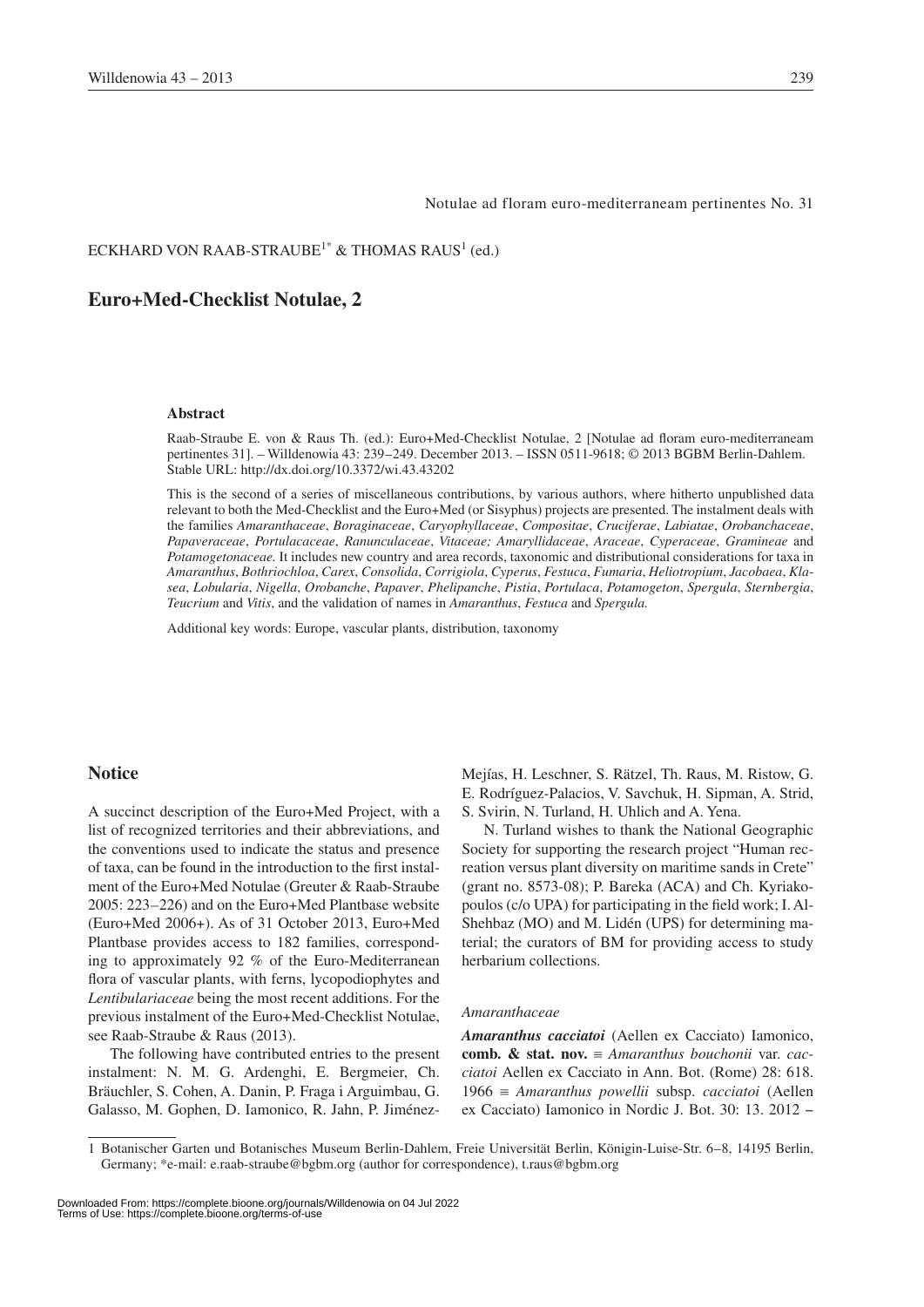*Amaranthus bouchonii*, p.p., sensu Conti & al., Annot. Checkl. Ital. Vasc. Fl.: 51. 2005 − *Amaranthus powellii*, p.p., sensu Celesti-Grapow & al. in Pl. Biosystems 143: 428. 2009.

Among the *Amaranthus* taxa included in *A.* subsect. *Hybrida* Mosyakin & K. R. Robertson, *A. powellii*, *A. bouchonii*, and *A. cacciatoi* (the latter recently studied and resurrected at subspecies level by Iamonico 2012) are morphologically similar in having bracts with membranous borders thinning toward the apex, tepals without or with a merely inconspicuous median vein, and a spike- or panicle-like, usually green synflorescence with a main inflorescence up to 10 cm long and 1–2 cm wide. The three taxa differ from each other by characters of synflorescence structure, main inflorescence length, bract/tepals length ratio, flower symmetry and fruit dehiscence/indehiscence (for details see Iamonico 2012). While subspecies rank was proposed for the three taxa (Costea & al. 2001; Iamonico 2012), they have different origin: *A*. *powellii* is native to the Americas, *A*. *bouchonii* is known to have evolved in Western Europe, and *A. powellii* subsp. *cacciatoi* is known only from central Italy. Today, *A*. *powellii* and *A. bouchonii* are spread by man all over the world and the original distribution ranges are blurred. In order to reflect their different evolutionary histories, it is preferable to recognize them at specific rank. Several European authors already accepted the recognition of *A. bouchonii* and *A. powellii* as separate species, e.g. Frey 1974, Raus 1997, Reynolds 2002, Pyšek & al. 2004, Verloove 2006, NOBANIS 2013. The combination at specific rank for the taxon *A. cacciatoi* is proposed here as part of the treatment of *Amaranthus* within the Euro+Med PlantBase project.

*Amaranthus cacciatoi* was differently treated by Italian authors. Pignatti (1982: 180) accepted the choice by Cacciato (1966: 618) recognizing the taxon *cacciatoi* as variety of *A. bouchonii* Thell. Conti & al. (2005: 51) did not indicate the taxon *cacciatoi*, but they recorded *A. bouchonii* in N Italy (Valle d'Aosta excluded), and in the Tuscany and Lazio regions. The occurrence in Lazio certainly refers to the var. *cacciatoi* (Cacciato 1966: 618), since the typical form with indehiscent fruits does not occur in the region (see Iamonico 2009). Celesti-Grapow & al. (2009) synonymized *A. bouchonii* with *A. powellii* S. Watson, so indirectly also included the taxon *cacciatoi* in the latter species. D. Iamonico

### *Amaranthus crispus* (Lesp. & Thévenau) J. M. Coult. & S. Watson

A **Uk(K)**: Ukraine, Crimea: Feodosiya, along a sidewalk, 44°34'03"N, 33°46'25"E, 25 m, on open places with scarce ruderal vegetation, 18 Oct 2012, *Savchuk* (CSAU). – First record for the Crimea, identified by V. Savchuk. This is the eleventh species of the genus *Amaranthus*  known for the Crimea (see Yena 2012), i.e. nearly half the members of that genus given

for Ukraine as a whole (Mosyakin & Fedoronchuk 1999). A. Yena & V. Savchuk

### *Boraginaceae* (incl. *Heliotropiaceae*)

### *Heliotropium ovalifolium* Forssk.

**+ Ir:** Israel: Sharon Plain, Menashe winter water runoff reservoirs E of Or Akiva, 32°29'17"N, 34°56'08"E, 30 m, 28 Nov 2012, *Cohen* (HUJ); ibid., 28 Jul 2013, *Cohen* (M); ibid., 30 Jul 2013, *Cohen* (B, M). – In recent years, several populations of a species of *Heliotropium* hitherto unknown to the flora of Israel have been recorded from shallow, wet, sandy beds of drying water reservoirs as well as on nearby shallow sandstone ridges c. 2 km E of the town of Or-Akiva. No relevant specimens have been deposited in herbaria so far nor have corresponding reports been published in scientific literature. The population documented here thus either results from a recent dispersal event or the species is really very uncommon in the area and has been overlooked in the past. Given the overall distribution of the species known so far, and considering a first record for Turkey some years ago (Duman & Sagban 2000), the population reported here simply and not surprisingly closes a gap in an otherwise pretty continuous total range. The identity of the species was checked against representative specimens in the comprehensive material revised by H. Förther (see Förther 1998): Egypt, Aswan, 5 Feb 1974, *El Hadidi* (M); Kenya, Nairobi, 2 Jan 1992, *Hilger Kenya1994/4* (MSB); Tanzania, Iringa district, 19 Oct 1970, *Greenway & Kanuri 14582* (M); Namibia, C14, 4 Jan 1994, *Hilger Namibia93/15* (MSB); Yemen, Socotra, 19 Jan 1994, *Beyhl & Mies 422* (M); India, North Bihar, 9 Mar 1958, *Srivastava & al. 48457* (M). S. Cohen & Ch. Bräuchler

### *Caryophyllaceae*

### *Corrigiola litoralis* L. subp. *litoralis*

**+ Uk(K):** Ukraine, Crimea: Simferopol, on the coast of the Simferopolskoye storage reservoir 44˚55'36"N, 34˚08'55"E, 280 m, among very scarce, semiruderal herbaceous vegetation on a rocky outcrop, 10 Oct 2012, *Svirin obs.*; ibid., 22 Oct 2012, *Yena* (CSAU). – The plants were first found by S. Svirin; A. Kovalchuk determined the species from photographs taken by P. Yevseyenkov and communicated in Forum "Plantarium" (2012). After thorough examination of living plants in the locality, we confirmed the determination. The population consisted of 22 individuals,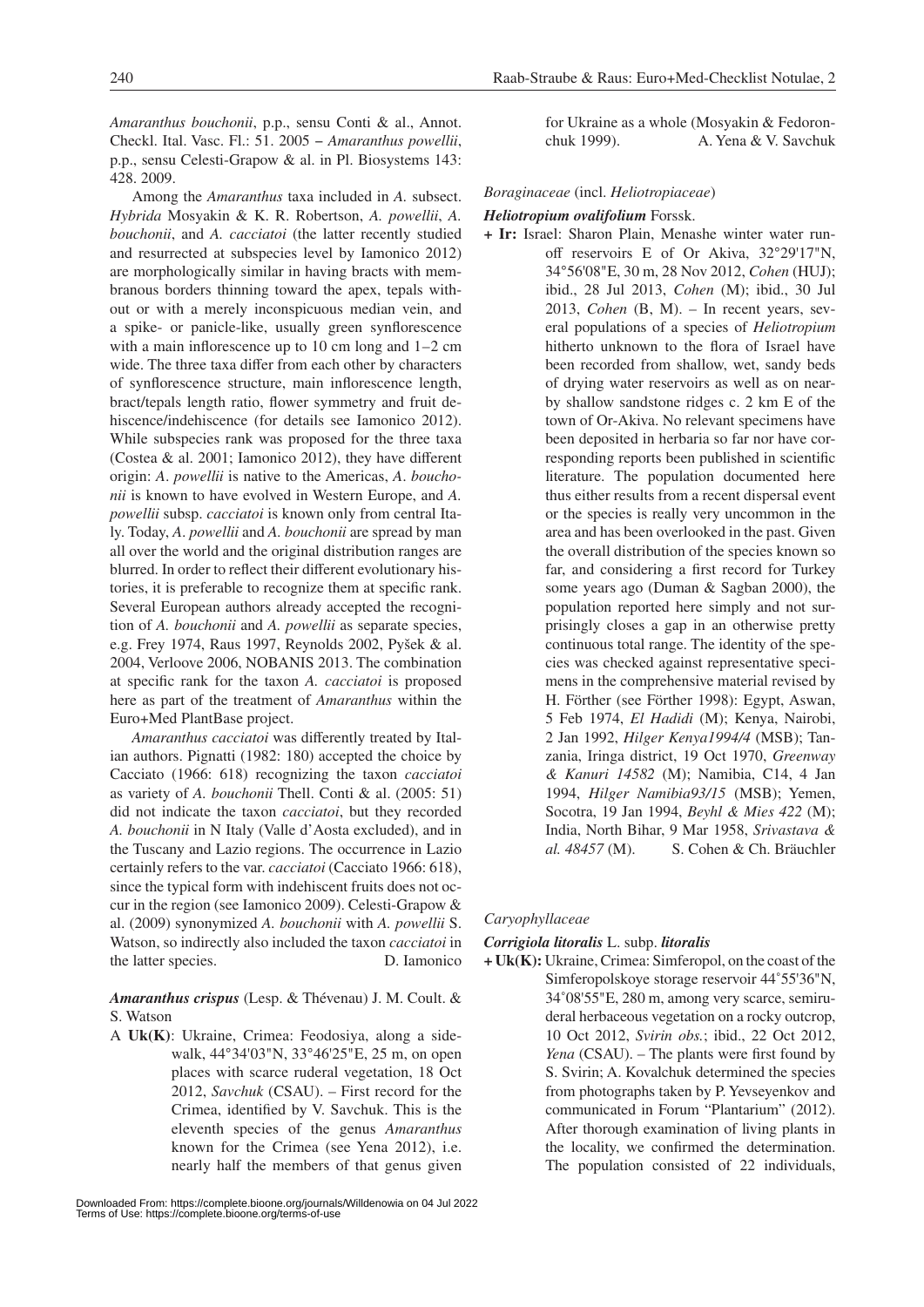all well developed and in flower. The species had never been mentioned for Crimea, nor for Ukraine in general, in previous floristic literature (see, e.g. Greuter & al. 1984: 185). The record of this species in the area may be the outcome of a long distance dispersal event as the Crimean peninsula is situated on the route of many migratory bird species, and extensive areas of Crimean reservoir banks appeared driedup and exposed to annual pioneer vegetation due to lack of precipitation in 2012. *Corrigiola litoralis* is considered native to the area since the total range of the species encompasses the Balkan Peninsula adjacent to Crimea. Jalas & Suominen (1983: 136, map 932) and other corresponding mapping sources have to be amended accordingly. A. Yena & S. Svirin

*Spergula* L. – Recent molecular studies (Smissen & al. 2002; Fior & al. 2006) indicate that the genera *Spergula* L., *Spergularia* (Pers.) J. Presl & C. Presl and *Sanctambrosia* Kuschel form a clade within the *Paronychioideae* Fenzl, and show that *Spergula* and *Spergularia* are grouping together. Several earlier authors already had doubts on the autonomy of *Spergularia* (e.g. Durand & Baratte 1910; Maire 1963; Pedersen 1984). Until now, *Spergularia* was considered as separate from *Spergula* in having stems ovate in cross-section, vascular system bilaterally symmetrical, leaves opposite (only one of which is associated to a leafy branch), stipules connate and longer than wide, fruit usually ovoid with several seeds (25–80), and seeds ovate to ovate-pyriform or subtrigonous, compressed or subconcave (see, e.g., Monnier 1955). However, López González (2010) pointed out that all these characters were not constant and that their variability did not allow the separation of *Spergula* from *Spergularia*. He therefore proposed a new classification scheme of *Spergula* in the Iberian peninsula and the Balearic islands, assigning the specific names of *Spergularia* to *Spergula* and proposing seven new combinations, later supplemented by Bock & Tison (2012: 212). For the Italian territory, the validation of one more new combination in *Spergula* is necessary.

*Spergula madoniaca* (Lojac.) Iamonico, **comb. nov.** ≡ *Spergularia madoniaca* Lojac. in Malpighia 20: 193. 1906. D. Iamonico

#### *Compositae*

### *Jacobaea maritima* (L.) Pelser & Meijden subsp. *maritima*

P **Cr:** Greece: Kriti (Crete), Nomos of Rethimno, Eparchia of Milopotamos, Bali, low cliff immediately above large beach facing NE at S part of Bali bay, 35°24'29"N, 24°47'00"E, 5 m, stony soil in steep gully in schistose cliff, 23 Mar 2009, *Turland 1693* & *Bareka* (MO, UPA). – The population comprised two mature individuals 60–100 cm wide and c. 12 immature individuals. The immature plants varied in size from large seedlings with a few leaves to submature plants c. 25 cm wide. Cultivated individuals were also observed in a garden beside the beach 70 m SE of the gully, and immature plants were spontaneously growing in the driftline sands of the beach immediately beneath the garden. Because only one mature generation was observed in the wild, albeit with a second generation soon to mature, the status "possibly naturalized" is proposed here. The taxon is widely cultivated as an ornamental plant in Kriti and elsewhere. The material collected comprises leafy shoots and the dry, dead remains of the previous year's (i.e. 2008) synflorescences. The leaves are ovate or ovate-lanceolate in outline, pinnatifid almost to the midrib, not lyrate (i.e. terminal and lateral lobes are similar in size); the lobes are oblong, entire to 3-lobed distally, rounded-obtuse at the apex; the peduncle (ultimate branch of inflorescence) is up to 1 cm long, and the involucre is persistently white tomentose, even after having been dead on the plant since the previous year. In these features it corresponds most closely to *Jacobaea maritima* subsp. *maritima*, as described by Chater & Walters (1976: 194, as *Senecio bicolor* subsp. *cineraria* (DC.) Chater). Indeed, in the Med-Checklist (Greuter & Raab-Straube 2008: 501), *J. maritima* subsp. *maritima* is the only subspecies recorded as introduced into several territories outside the native distribution of the species. N. Turland

*Klasea radiata* subsp. *cetinjensis* (Rohlena) Greuter & Wagenitz

+ **Gr:** Greece, W Makedonia, Nomos and Eparchia of Florina, upper part of Devas hill W of Lake Mikri Prespa, 40°47'N, 21°02'E, 1300 m, rocky limestone slopes with open woodland of *Juniperus foetidissima* Willd., *J. oxycedrus* L., *Quercus trojana* Webb, *Acer monspessulanum*  L., etc., 14 Oct 2006, *Strid 56178* (herb. Strid); ibid., 1350 m, summit area, rocky limestone flats and slopes in opening of mixed deciduousevergreen woodland, in bud, 25 Jun 2011, *Strid 57308* (B, herb. Strid); ibid., 1350 m, summit area, rocky limestone flats, 12 Sep 2012, *Strid 57611* (herb. Strid; seeds to Botanic Gardens of Copenhagen, Berlin, Graz and Lund). – New to Greece, representing the southernmost known occurrence of this taxon, which is endemic to the W Balkan Peninsula and radiates from adjacent Albania into NW Greece. A. Strid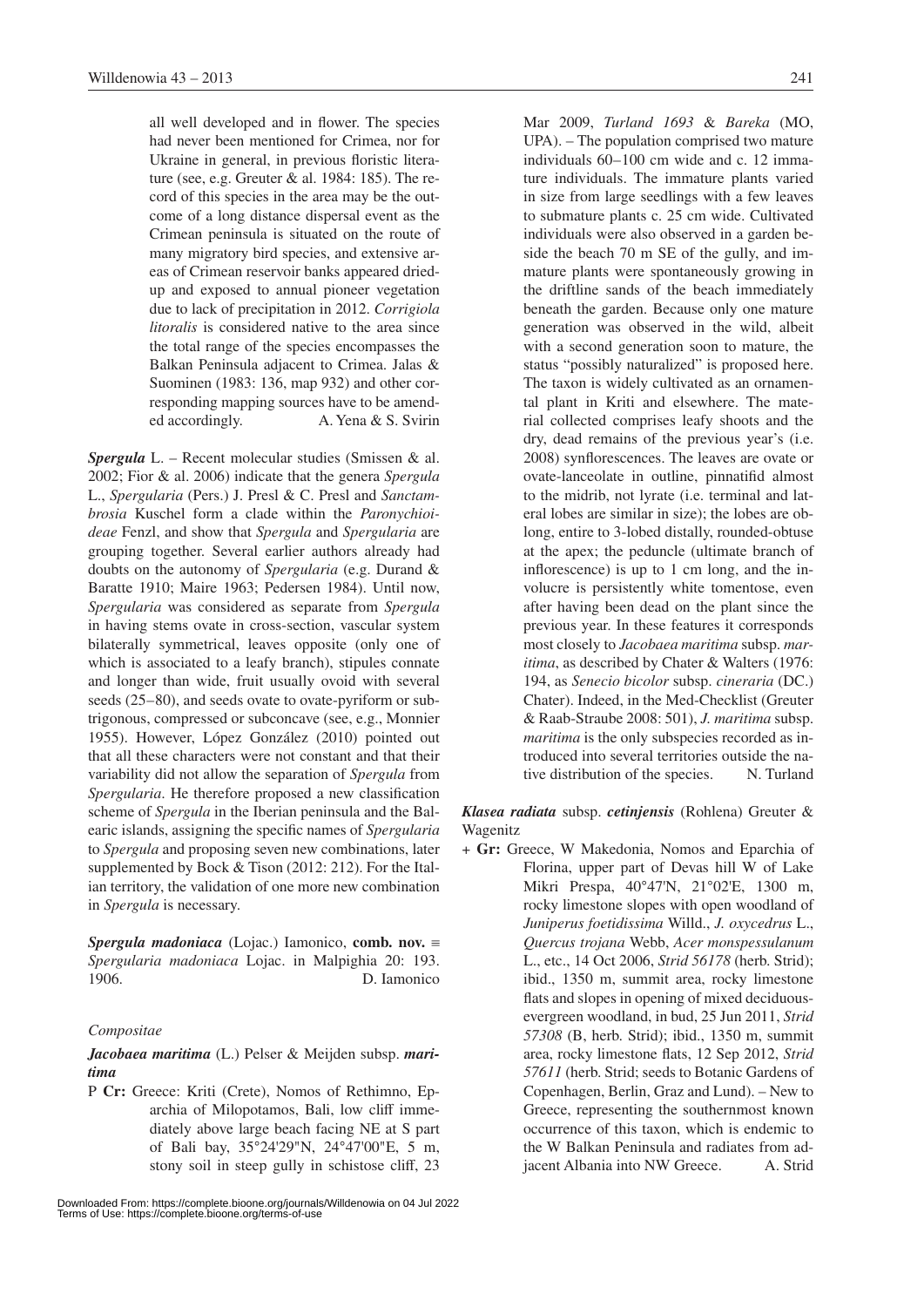### *Cruciferae*

*Lobularia arabica* (Boiss.) Muschl.

+ **Cr:** Greece: Kriti (Crete), Nomos of Iraklio, Eparchia of Monofatsi, Tsoutsouros beach, 34°59'05"N, 25°17'00"E, sea-level, maritime sands, 7 Apr 2009, *Turland 1878 & Bergmeier* (MO, UPA [3 duplicates]); ibid., *Bergmeier 09-26* (herb. Bergmeier). – Several hundred individuals were observed in semi-stabilized sands on the landward side of the road that now occupies what was previously the upper part of the beach at Tsoutsouros. Co-occurring species were, among others, *Anchusa aegyptiaca* (L.) A. DC., *Hypecoum procumbens* L., *Lotus halophilus* Boiss. & Spruner and *Vulpia fasciculata* (Forssk.) Fritsch. The material was determined as *Lobularia arabica* by I. Al-Shehbaz (MO) on 8 Feb 2010. The species is not only new to the Cretan area but also to Greece and Europe. It is otherwise distributed in Libya, Egypt, Israel and Jordan (Zohary 1966: 289; Zohary & al. 1980: 42; Al-Eisawi 1982: 117; Greuter & al. 1986: 135; Borgen 1987: 66; Boulos 1999: 208). Similar species with distributions (Borgen l.c.: 84, 86) that could potentially extend to Kriti are (1) *L. maritima* (L.) Desv., from SW Europe and N Africa, and widely introduced and naturalized elsewhere, and (2) *L. libyca* (Viv.) Meisn., from Macaronesia through N Africa and the S Mediterranean region to S Iran, and recorded in Greece from Santorini (Thira) island.

> According to the characters in Table 1, and when compared with material of all three species at MO, the plants from Tsoutsouros correspond well with *Lobularia arabica*. Whether *L. maritima* also occurs in the Cretan area requires confirmation. It was recorded as native in "Cr" in the second edition of Flora europaea (Ball 1993), but the basis of that record is unknown to us and we know of no other records

from the Cretan area. Borgen (l.c.: 86) noted "Records of indigenous plants from … Greece (Crete) … have not been verified" and the species was not mapped for the Cretan area in Atlas florae europaeae (Jalas & al. 1996: 74, map 2542) or Flora hellenica (Tan 2002).

N. Turland & E. Bergmeier

### *Labiatae*

*Teucrium gracile* Barbey & Fors.-Major

– **AE(G):** Three collections from SW Rhodos made on 8 May 1995, which I determined and entered into the Flora Hellenica Database as "*Teucrium gracile*" due to their compact habit, were mapped as *T*. *alpestre* subsp. *gracile* (Barbey & Fors.-Major) D. Wood in Strid & Strid (2011: 278). They proved to belong to *T*. *capitatum* L., according to a revision by Th. Raus. R. Jahn

### *Orobanchaceae*

### *Orobanche laxissima* Uhlich & Rätzel

+ **Ab(A):** Azerbaijan, Greater Caucasus, NE side: just below the village of Qiriz Dahna, 41°14'33"N, 48°18'47"E (WGS 84), 1210 m, edge of a coppiced forest (grazed), with *Rhamnus* sp., *Carpinus* sp., *Acer campestre* L., *Ulmus* cf. *minor* Mill., *Brachypodium sylvaticum* (Huds.) P. Beauv., *Carex spicata* Huds., *Geum urbanum*  L., *Poa trivialis* subsp. *sylvicola* (Guss.) H. Lindb., *Dipsacus* sp., with/under *Fraxinus excelsior* L., plants from the last year, this year's plants not yet sprouting, 3 Jun 2013, *Otte*, *Rätzel*, *Ristow & al*. (B, herb. & photo. Rätzel; det. Rätzel); ibid., N edge of Altiagasch, at the station of the university of Baku, 40°52'17"N, 48°55'52"E (WGS 84), 1120 m, coppiced forest (grazed), with *Carpinus* sp., *Campanula rapunculoides* L. s.l., *Cephalanthera rubra* (L.)

|           | Lobularia arabica                                                                                          | Lobularia libyca                                                                                                                | Lobularia maritima                                                                                         |
|-----------|------------------------------------------------------------------------------------------------------------|---------------------------------------------------------------------------------------------------------------------------------|------------------------------------------------------------------------------------------------------------|
| habit     | annual                                                                                                     | annual                                                                                                                          | perennial                                                                                                  |
| petals    | $(1.2-)1.4-1.7(-2.5) \times$<br>$(0.5-)0.7-0.9(-1.2)$ mm,<br>tapering into claw                            | $(1.3-)1.6-1.9(-2.6) \times$<br>$(0.6-)0.8-1.1(-1.4)$ mm,<br>tapering into claw                                                 | $(1.9-)2.3-2.8(-3.1) \times$<br>$(1.2-)1.6-2(-2.6)$ mm,<br>abruptly contracted into claw                   |
| siliculae | suborbicular-ovate.<br>$(2-)2.6-3(-3.6) \times$<br>$(1.9-)2.2-2.5(-3.1)$ mm,<br>valves convex, subglabrous | obovate to ovate.<br>$(3.1-)3.7-4.6(-6.1) \times$<br>$(2-)2.7-3.2(-3.9)$ mm, valves flat<br>but bulging around seeds, pubescent | elliptic-orbicular,<br>$(1.9-)2.3-2.7(-4.2) \times$<br>$(1.2-)1.6-2(-2.9)$ mm,<br>valves convex, pubescent |
| seeds     | 1 or 2 in each locule, ovate,<br>compressed terete (lens-shaped)                                           | $(2 \text{ or } 3 \text{ or } 4(-7) \text{ in each locale},$<br>suborbicular, semiterete<br>(saucer-shaped)                     | $1$ (or 2) in each locule,<br>ovate, compressed terete<br>(lens-shaped)                                    |

Table 1. Diagnostic characters of *Lobularia arabica*, *L. libyca* and *L. maritima*; from Borgen (1987).

Downloaded From: https://complete.bioone.org/journals/Willdenowia on 04 Jul 2022 Terms of Use: https://complete.bioone.org/terms-of-use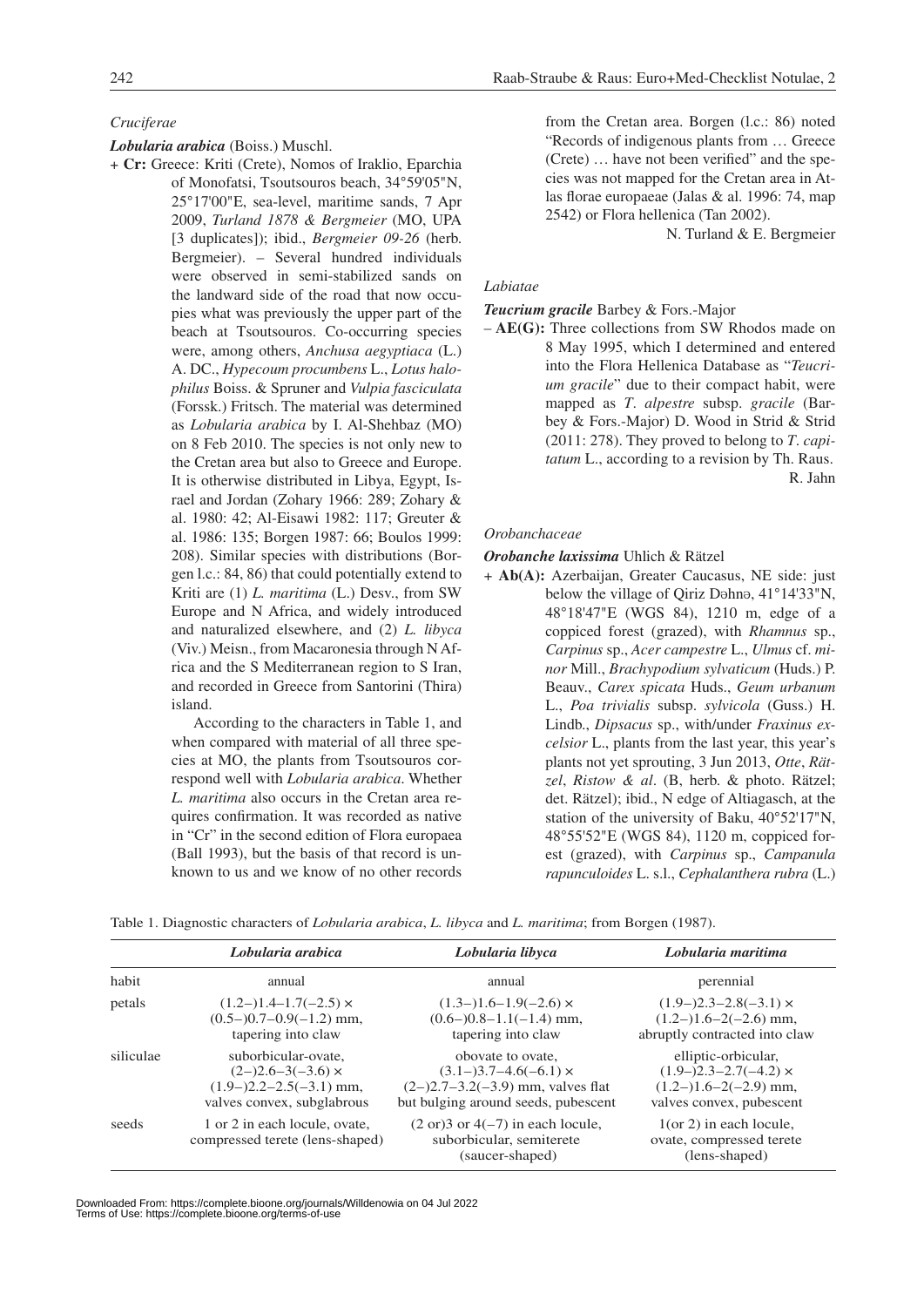Rich. and other *Orchidaceae*, with/under *Fraxinus excelsior*, plants from last year, this year's plants just sprouting, 4 Jun 2013, *Rätzel*, *Ristow*, *Dieterich & al.* (B, herb. & photo. Rätzel; det. Rätzel). – Although we could not ensure the root attachment on *Fraxinus*, this tree is most likely the host here, as in other known populations. *Orobanche laxissima* was previously known only from Russia, Turkey and Georgia (Rätzel & Uhlich 2004; Uhlich 2011+).

S. Rätzel, M. Ristow & H. Uhlich

*Phelipanche heldreichii* (Reut.) Soják [≡ *Orobanche heldreichii* (Reut.) Beck]

+ **Ab(A):** Azerbaijan: Talysh, NE side, c. 0.3 km NE of Mistan (S of Lerik), 38°38'46"N, 48°26'10"E (WGS 84), 1950 m, steppe (grazed), parasitic on *Eryngium* cf. *campestre* L. (root attachment verified), 27 May 2013, *Rätzel*, *Ristow & al.* (B, herb. & photo. Rätzel [Fig. 1]; det. Uhlich & Rätzel). – This species was previously known only from Turkey and Armenia (Beck 1930 and Gilli 1982, as *Orobanche heldreichii*). According to Beck (1930), it was also distributed by Aucher-Eloy as "Herbier d'Orient" no. 5076 ("aus Persien?"). For the separation of *Phelipanche* as an independent genus see, e.g., Joel (2009). S. Rätzel, M. Ristow & H. Uhlich

### *Papaveraceae*

### *Fumaria bastardii* Boreau

+ **Cr:** Greece, Kriti (Crete), Nomos of Iraklio, Eparchia of Pediada, Malia beach, 35°17'45"N, 25°28'59"E, sea-level, maritime sands, 16 Mar 2009, *Turland 1628 & Kyriakopoulos* (MO, UPA [3 duplicates]). – A rather small population (perhaps 10–20 individuals) was found in a small ruderal area in a larger area of phrygana on sand wind-blown over limestone. Associated species included *Glebionis coronaria* (L.) Spach var. *coronaria*, *Bryonia cretica* L., and *Sedum* cf. *rubens* L. The plants at Malia had ultimate leaf segments  $(1–)1.5–2.75$  mm wide; flowers 9.5–10 mm long; and fruits c. 2.25 mm wide, minutely tuberculate-rugulose, with apical pit. M. Lidén (UPS) confirmed the herbarium material as *Fumaria bastardii* after examining high-resolution images and a description; he noted that the distinguishing features include a short peduncle, straight and suberect pedicels, short bracts, and pale pink, straight flowers, and that there is no similar species (pers. comm., 6 May 2010). The nearest population of *F. bastardii* to Kriti is on Santorini (Thira) island, 120 km to the north. In Greece, the species occurs mostly in the



Fig. 1. *Phelipanche heldreichii* – A: habit of plant, parasitic on *Eryngium* cf. *campestre*, Azerbaijan, Talysh, NE side, c. 0.3 km NE of Mistan (S of Lerik), 38°38'46"N, 48°26'10"E, 1950 m, steppe (grazed), 27 May 2013. – Photograph by S. Rätzel.

Kiklades and East Aegean islands; it is also recorded from S Peloponnisos (Elafonisos) and Attiki, while the general native distribution is W Europe and the Mediterranean region (Greuter & al. 1989: 274; Lidén 2002: 109, map 915). N. Turland

#### *Papaver argemone* L.

**+ Gr:** Greece, Macedonia, Nomos of Thessaloniki, Eparchia of Lagadas, Municipality of Lachanas 2 km S of Lefkochori, 40°55'07"N, 23°04'26"E, 620 m, edge of a cereal field of *Secale cereale* L., sandy soil, mica-schist, 11 Jun 2013, *Bergmeier 13-314* (herb. Bergmeier). – Following the most recent revision of *Papaver* sect. *Argemonidium* Spach by Aghababyan (2011), *P. argemone* and *P. nigrotinctum* are to be treated as different species*. Papaver argemone* s.str. is a usually tall plant, more erect and less branched than *P. nigrotinctum*, with rather narrow, not overlapping petals of a rusty or orange red colour, each with a small dark basal spot. *P. nigrotinctum*, usually a smaller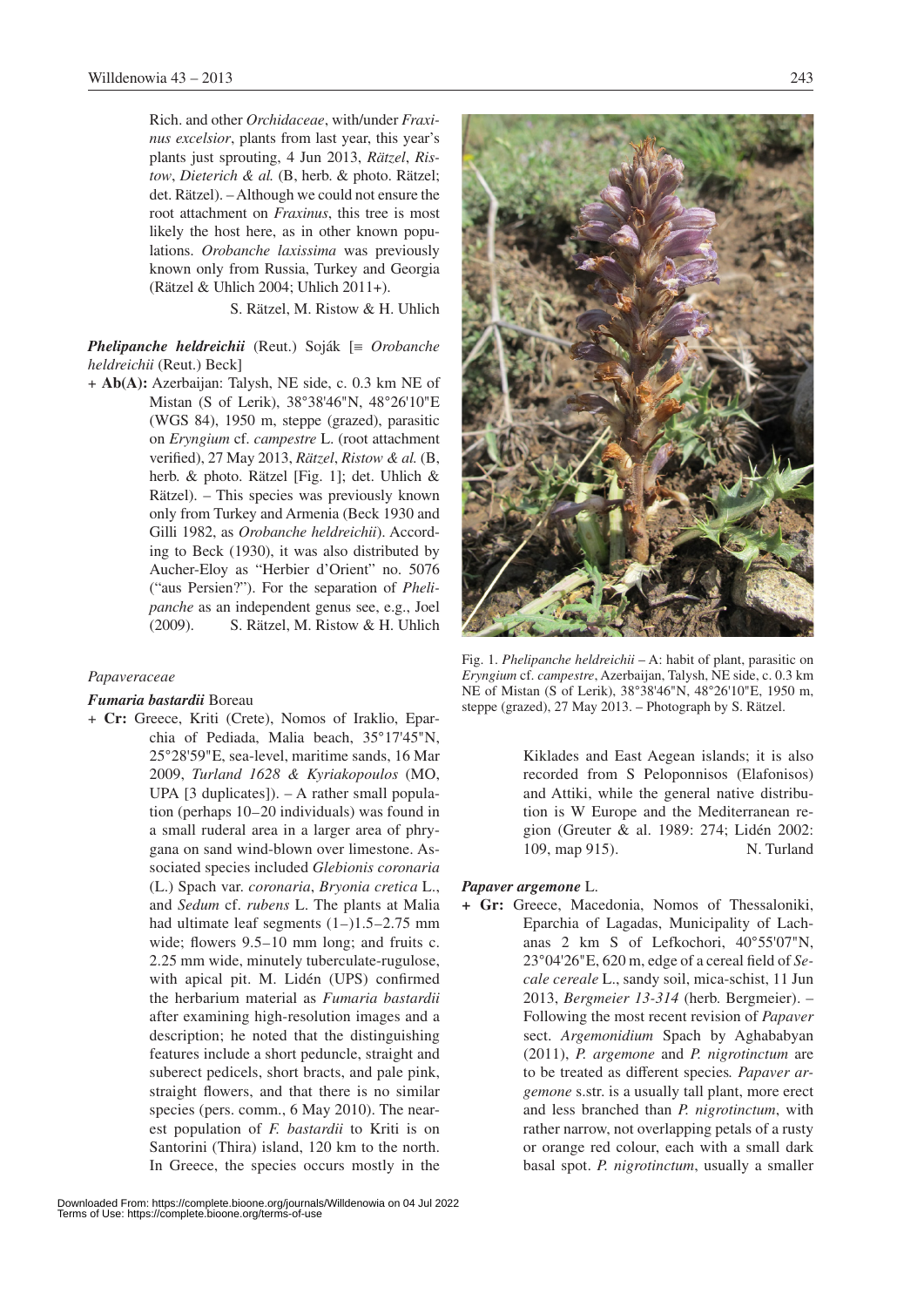plant found to be confined to Greece and Turkey, has somewhat larger petals of a deeper red, each with a larger dark basal blotch almost half the petal length. The two species differ also in chromosome number (Kadereit 1986), and their distribution ranges do not overlap. Previous (20th century) literature records of *P*. *argemone* from Greece (e.g. Hayek 1927: 357; Jalas & Suominen 1991: 38) supposedly all refer to *P*. *nigrotinctum* (see Aghababyan 2011), and until present no verified reports of *P*. *argemone* s.str. from Greece were known (Kadereit 2002: 91). The same is true for adjacent Bulgaria (Assyov & Petrova 2006: 284). The collection cited above substantiates the presence of the latter taxon in Greece, where it seems to be a very rare cereal weed at its southern periphery of distribution.

E. Bergmeier

### *Portulacaceae*

*Portulaca* L. – 41 seed samples of specimens of *Portulaca* from the *P. oleracea* aggregate were collected throughout Menorca (Balearic Islands, Spain) in 2012 and 2013 by the second author (P. Fraga i Arguimbau). Twenty-five of those samples belong to *P. papillatostellulata*, 18 to *P. granulatostellulata*, 5 to *P. oleracea* s.str., 1 to *P. nitida* and 2 to *P. trituberculata.* For the two most frequent microspecies, not all the specimens are cited below. All these taxa were already recorded, at subspecies level, in the Flora iberica area (Danin 1990), but none of them from Menorca (Mn). All specimens are deposited in HUJ and in the Herbarium Fraguense.

A. Danin & P. Fraga i Arguimbau

A. Danin & P. Fraga Arguimbau

*Portulaca granulatostellulata* (Poelln.) Ricceri & Arrigoni

+ **Bl(N):** Spain, Balearic Islands, Menorca: Binicalsitx, 31SEE848243, 110 m, cultivation of summer crops, clayey calcareous soil (limestone), 16 Aug 2013, *Fraga i Arguimbau 3102013* (HUJ, herb. Fraguense); ibid., Cala en Porter, 31SEE968141, 5 m, roadsides and street pavements, 29 Jun 2012, *Fraga i Arguimbau 852012* (HUJ, herb. Fraguense); ibid., camí de Trepucó, 31SFE081152, 50 m, roadsides and street pavements , 15 Jul 2012, *Fraga i Arguimbau 1222012* (HUJ, herb. Fraguense); ibid., Camí de Sant Patrici, 31SEE872271, 80 m, roadside slopes, clayey siliceous soil, 3 Aug 2012, *Fraga i Arguimbau 1362012* (HUJ, herb. Fraguense); ibid., Es Banyuls, 31SEE756208, 20 m, irrigated summer crop cultivation, sandy calcareous soil, 3 Aug 2012, *Fraga i Arguimbau 1392012* (HUJ, herb. Fraguense).

*Portulaca nitida* (Danin & H. G. Baker) Ricceri & Arrigoni

+ **Bl(N):** Spain, Balearic Islands, Menorca: Binicalsitx, 31SEE848243, 110 m, cultivation of summer crops, clayey calcareous soil over limestone, 16 Aug 2013, *Fraga i Arguimbau 3102013* (HUJ, herb. Fraguense).

A. Danin & P. Fraga i Arguimbau

- *Portulaca oleracea* L. s.str.
- + **Bl(N):** Spain, Balearic Islands, Menorca: Sa Cavalleria Vella, 31SEE779273, 90 m, fallow lands, sandy calcareous soils over limestone, 28 Sep 2012, *Fraga i Arguimbau 1552012* (HUJ, herb. Fraguense); ibid., Cap d'Artrutx, 31SEE703205, 10 m, rocky and stony ground close to the sea, 10 Oct 2012, *Fraga i Arguimbau 1702012* (HUJ, herb. Fraguense); ibid., Cala Morell, 31TEE750433, 50 m, ephemeral Mediterranean temporary pond close to the sea, clayey calcareous soil, 25 Oct 2012, *Fraga i Arguimbau 1832012* (HUJ, herb. Fraguense); ibid., Es Capell de Ferro, 31SFE036256, 3 m, fallow lands, sandy siliceous soil over sandstone, 2 Aug 2013, *Fraga i Arguimbau 2252013* (HUJ, herb. Fraguense); ibid., Binicalsitx, 31SEE848243, 110 m, cultivation of summer crops, clayey calcareous soil over limestone, 16 Aug 2013, *Fraga i Arguimbau 3102013* (HUJ, herb. Fraguense).

A. Danin & P. Fraga i Arguimbau

*Portulaca papillatostellulata* (Danin & H. G. Baker) Danin

+ **Bl(N):** Spain, Balearic Islands, Menorca: Son Bou Vell, 31SEE733422, 15 m, irrigated summer crop cultivation, clayey calcareous soil, 28 Sep 2012, *Fraga i Arguimbau 1582012* (HUJ, herb. Fraguense); ibid., Alcaidussos, 31SFE017179, 110 m, irrigated summer crop cultivation, clayey calcareous soil, 28 Sep 2012, *Fraga i Arguimbau 1592012* (HUJ, herb. Fraguense); ibid., Illa del Rei (Bloody island), 31SFE101158, 2 m, old paved road to the antique hospital, 16 Sep 2012, *Fraga i Arguimbau 1502012* (HUJ, herb. Fraguense); ibid., Es Torretó, 31SEE817252, 90 m, old paved area in front of the farm house, 28 Sep 2012, *Fraga i Arguimbau 1612012* (HUJ, herb. Fraguense); ibid., Marina de Corniola, 31TEE765345, 30 m, steep cliffs by the sea, calcareous Jurassic rocks, 25 Oct 2012, *Fraga i Arguimbau 1822012* (HUJ, herb. Fraguense).

A. Danin & P. Fraga i Arguimbau

### *Portulaca trituberculata* Danin & al.

+ **Bl(N):** Spain, Balearic Islands, Menorca: Llucalari,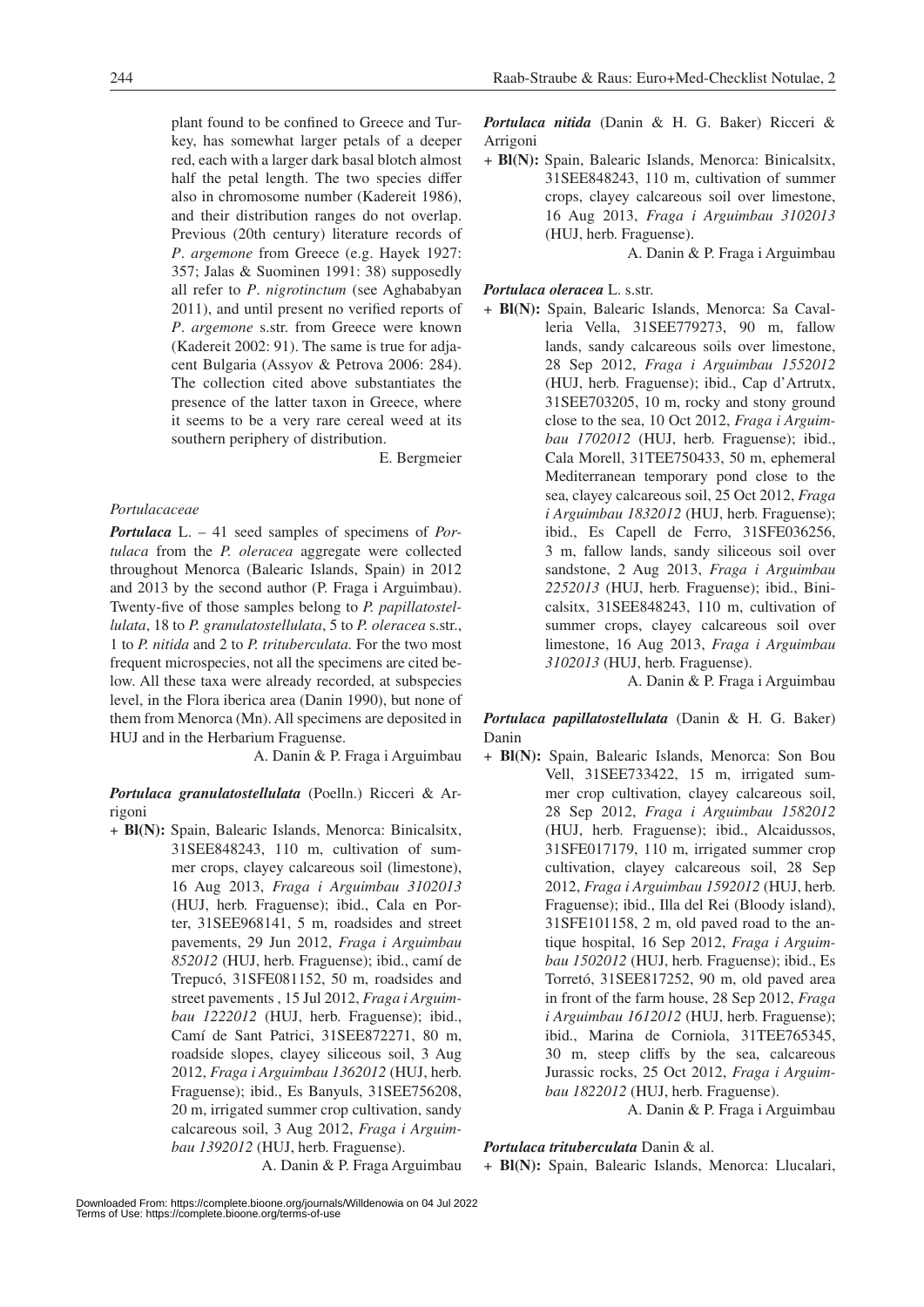31SEE925162, 30 m, steep cliffs by the sea, calcareous rocks (limestone), 2 Dec 2012, *Fraga i Arguimbau 2112012* (HUJ, herb. Fraguense); ibid., Na Foradada, 31SEE823207, 10 m, coastal rocky ground with nitro-halophilous vegetation, sandy calcareous soil of fossil Quaternary dunes, 4 Nov 2012, *Fraga i Arguimbau 1992012* (HUJ, herb. Fraguense).

A. Danin & P. Fraga i Arguimbau

### *Ranunculaceae*

### *Consolida pusilla* (Labill.) Schrödinger

+ **Jo:** Jordan: Edom, 10 km SE of Tafila, 1200 m, May 1987, *Baierle* (HUJ). – Formerly considered endemic to Lebanon and Syria (Greuter & al. 1989: 402). A. Danin & H. Leschner

### *Nigella doerfleri* Vierh.

+ **AE(G):** Greece, Nomos of Dodekanisos, Eparchia of Rhodos, Island of Tilos: Akr. Trachilos, W side, 100 m N of the island's rubbish tip, 36°22'59"N, 27°23'38"E, 160 m, phrygana dominated by *Genista acanthoclada* DC., *Teucium brevifolium* Schreb. and *Thymbra capitata* (L.) Cav., with sparse herb layer, 30 Apr 2001, *Jahn* (herb. Jahn; conf. A. Strid). – New to the East Aegean Islands. The nearest locality on the Kiklades (Tria Nisia, S island, see Strid 1970: 71) lies at a distance of 59 km. R. Jahn

### *Vitaceae*

### *Vitis labrusca* L.

A **Gr:** Greece: Sterea Ellas, Nomos of Aetolia-Acarnania, Eparchia of Nafpaktia, Skala c. 3 km N of Nafpaktos, 38°25'10"N, 21°50'37"E, S side of the village, 250 m, W-exposed road embankment with *Piptatherum miliaceum* subsp. *thomasii* (Duby) Freitag, *Brachypodium retusum*  (Pers.) P. Beauv. and *Dactylis glomerata* L., 3 Jun 2013, *Ardenghi*, *Foggi & Rossi* (MSNM; det. Ardenghi 2013). – Usually cultivated for its edible fruits, *Vitis labrusca*, native to E North America (Moore 1991: 356), is known as an alien in many European countries, except Greece (DAISIE 2013) until now. Naturalized at least in the Azores, Spain (DAISIE 2013) and Italy (Ardenghi 2010), it can now be regarded as a casual xenophyte in Greece. In the cited locality of *V. labrusca*, also the hybrid *V. riparia* Michx. × *V. rupestris* Scheele was observed and collected (*Ardenghi*, *Foggi & Rossi*, MSNM, herb. Ardenghi; det. Ardenghi 2013). This hybrid (resulting from the artificial crossing of two North American species) is widely and historically employed in the Mediterranedisease. In Europe, it is naturalized at least in Spain (Laguna Lumbreras 2004) and Italy (Ardenghi & al. 2010: 99), but its distribution is underestimated due to misidentification with *V. riparia* and even with *V. vinifera* L. The hybrid taxon is not easy to recognize, featuring variable combinations of intermediate traits between the two parental species regarding leaf blade shape and pubescence on vegetative parts. At present, it can also be considered a casual alien in Greece, but further collections might elucidate its real distribution and invasiveness in the country.

N. M. G. Ardenghi & G. Galasso

### *Amaryllidaceae*

### *Sternbergia colchiciflora* Waldst. & Kit.

+ **AE(G):** Greece, Nomos and Eparchia of Chios, central part of Chios island, Mt Plakes E of Diefcha, 38°29'29"N, 26°00'36"E, in crevices of karstic limestone filled with terra rossa in open, degraded macchie of *Quercus coccifera* L. and *Juniperus oxycedrus* L., 900 m, 29 Sep 2013, *Raus 33232 & Sipman* (B). – First record for the East Aegean islands of this easily overlooked, autumn-flowering species which is otherwise widespread though scattered in S Europe, N Africa and SW Asia, ranging from NW Morocco to the Caucasus and Iran and northward to Hungary, from where it was first described (Davis 1984: 364; Valdés & al. 2002: 878). Th. Raus & H. Sipman

### *Araceae*

### *Pistia stratiotes* L.

N **Ir:** Israel: Kinrot Valley, Nahal Tsalmon, 6 km N of Tiberias, floating on fresh water, 17 Jul 2013, *Gophen* (B, E, HUJ, K). – This worldwideknown invader of freshwater bodies is recorded here as naturalized in Israel. According to the second author as the scientific coordinator of the Research and Monitoring the Hula Valley Reclamation Project since 1995 and being involved with the management of the water bodies of N Israel, *Pistia stratiotes* seems to have been recorded first in 2001 as an adventive in a drainage canal in the Hula Plain, near Yesud HaMa'ala. During July 2013 it was reported from near the Samakh Reservoir, 15 km NE of En Gev. It was observed and exterminated since 2001 in several ditches and canals in the catchment area of Lake Kinneret (Sea of Galilee) because it may interfere with water quality of the lake. The now fully established plant is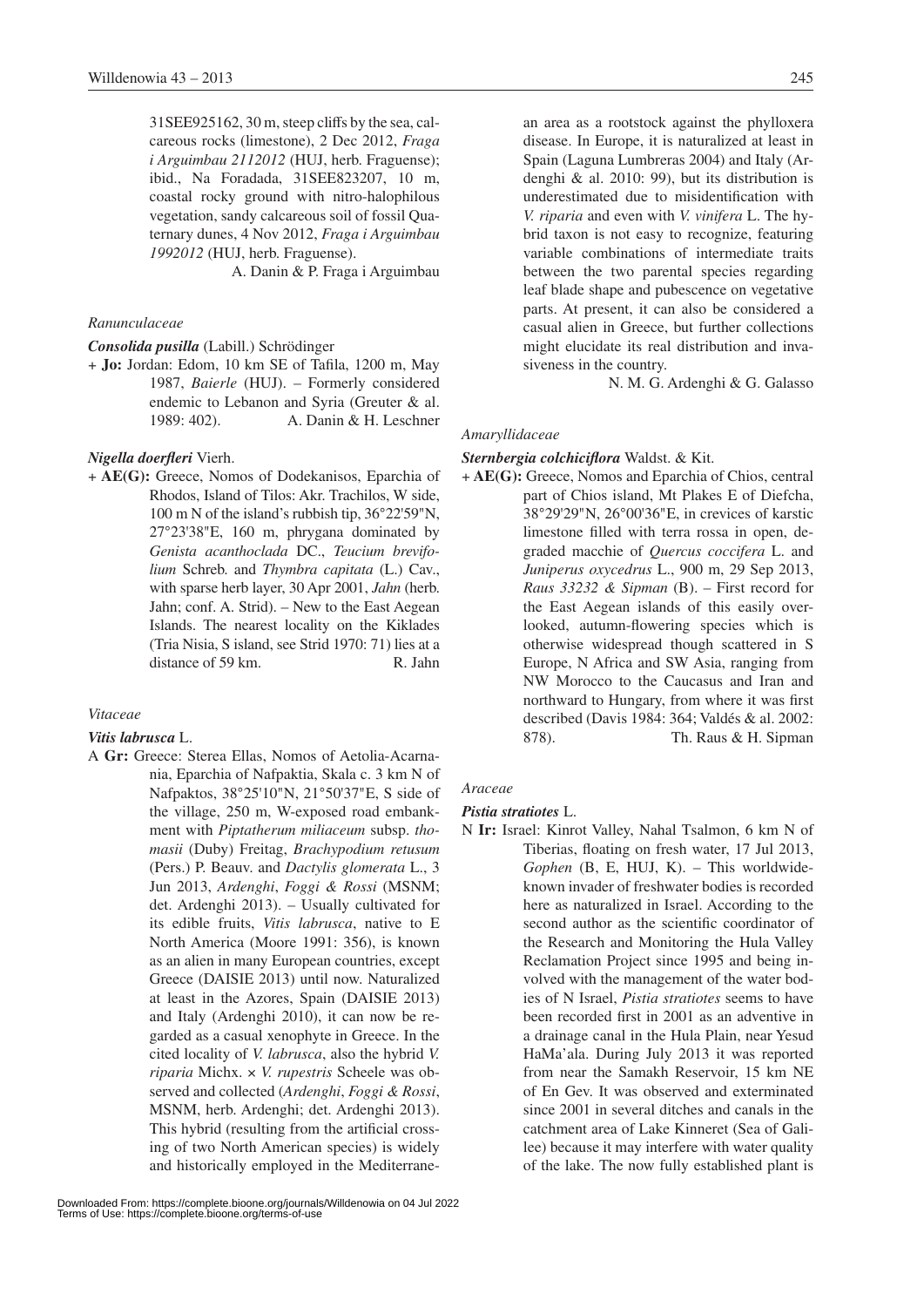intermittently removed by mechanical harvesting and aquatic herbicide spray.

A. Danin & M. Gophen

### *Cyperaceae*

### *Carex liparocarpos* Gaudin subsp. *liparocarpos*

+ **Ag:** Algeria: Wilaya of Batna, Massif de l'Aurès, SE-Hänge des Dj. Chelia, NW von Bouhamama, 35°18'N, 06°40'E, 1900–2150 m, Mergel, Kalkfelsen, 7 Jun 1984, *Podlech 38750* (MSB). – The occurrence of *Carex liparocarpos* in N Africa has been documented only by Maire (1957), who cited it under its synonym *C. nitida* Host from the Moroccan massifs of the Middle and High Atlas, considering the species as "very rare". Its presence in Algeria was unnoticed by Quézel & Santa (1963). The new locality is strongly isolated as the Moroccan populations are more than 1000 km distant.

> P. Jiménez-Mejías & G. E. Rodríguez-Palacios

### *Cyperus michelianus* (L.) Link

**+ Uk(K)**: Ukraine, Crimea: Sevastopol region, on the coast of the small storage reservoir on the river Aytodorka, 44°34'03"N, 33°46'25"E, 250 m, on dried-up, vegetation-free muddy ground, 26 Oct 2012, *Svirin* (CSAU). – Although the species, as *Scirpus michelianus* L., was found in Crimea by T. Georgi in 1800 and by K. Meinshausen in 1901, Vul'f did not include it in his Flora taurica but placed that name among the doubtful records under the category "Non satis notae" (Vul'f 1929). Since then this taxon has never been seen in Crimea but given only for non-Crimean Ukraine (Prokudin 1987, as *Dichostylis michelianus* (L.) Nees). It is notable that after having seen hundreds of plants in the cited locality in 2012, not a single plant of this species could be observed there in 2013. It is plausible that *Cyperus michelianus* prefers ephemeral wet pioneer ecotopes, which emerge due to lack of precipitation, but otherwise does not appear, remaining in the local seed-bank when the storage reservoir overfills again with water. A. Yena & S. Svirin

### *Gramineae*

### *Bothriochloa pertusa* (L.) A. Camus

D **Gr:** Greece, Peloponnisos: Nomos of Lakonia, Eparchia of Lakedemon, NW Mani Peninsula S of Agios Nikolaos, at the street 1 km S of Malsova harbour, 36°48'02"N, 22°17'55"E, 20 m, coastal limestone rocks and roadside, large population extending along the road for several meters, 19 Nov 2009, *Ristow 1214/09 & Groth* (B, herb. Ristow; det. H. Scholz 2010). – This species is recorded in Europe as native to Sicily (Clayton 1980, as *Dichanthium insculptum* (A. Rich.) Clayton), known there since the 19th century (Parlatore 1850, as *Andropogon panormitanus* Parl.) and now considered to be rare (Giardina & al 2007, as *Bothriochloa insculpta* subsp. *panormitana*  (Parl.) Giardina & Raimondo). North African populations are reported from Morocco and Tunisia (Maire 1952). The status of the population in S Peloponnisos is somewhat unclear, the habitat (roadside) could suggest a recent adventive introduction. On the other hand, the Mani peninsula belongs to the warmest regions of Europe, climatically comparable to the nearest stations of the species in N Africa, so that *B. pertusa* could well represent a native, hitherto overlooked member of the local flora. The species is similar to *B. ischaemum* (L.) Keng, common in Greece, but is easily discerned by the conspicious depression (pit) in the lower glume. M. Ristow

*Festuca jeanpertii* subsp. *gracilis* (Hack.) Raus, **comb. nov.** ≡ *Festuca ovina* subvar. *gracilis* Hack., Monogr.: 109. 1882 ≡ *Festuca laevis* subsp. *gracilis* (Hack.) K. Richt., Pl. Eur. 1: 96. 1890 ≡ *Festuca circummediterranea* var. *gracilis* (Hack.) Markgr.-Dann. in Veröff. Geobot. Inst. E. T. H. Stiftung Rübel Zürich 56: 125. 1976.

+ **Cr, AE(G)**: Subspecific rank is appropriate for this taxon, which is confined to the southern and eastern parts of the Aegean, actually reported from the islands of Kriti, Karpathos, and Samos (Markgraf-Dannenberg 1976: 125–126). An unsubstantiated record from Sicily (Richter 1890: 96) has never been confirmed in subsequent floristic literature. When accepting *Festuca jeanpertii* (St.-Yves) Markgr. (in Repert. Spec. Nov. Regni Veg. Beih. 30(3): 276. 1933) and *F*. *circummediterranea* Patzke (in Oesterr. Bot. Z. 122: 261. 1974) as conspecific, following Strid (in Strid & Tan 1991: 759) and Dimopoulos & al. (2013: 196), a relevant combination is needed under the former. Th. Raus

### *Potamogetonaceae*

### *Potamogeton gramineus* L.

**+ Uk(K):** Ukraine, Crimea: Sevastopol region, in a small storage reservoir on the river Aytodorka E of Ternovka village, 44°34'03"N, 33°46'25"E, 250 m, 29 Sep 2013, *Yena* (CSAU). – No previous records of this species from the Crimea are known. It was first found and identified by S. Svirin, additionally also in some other stor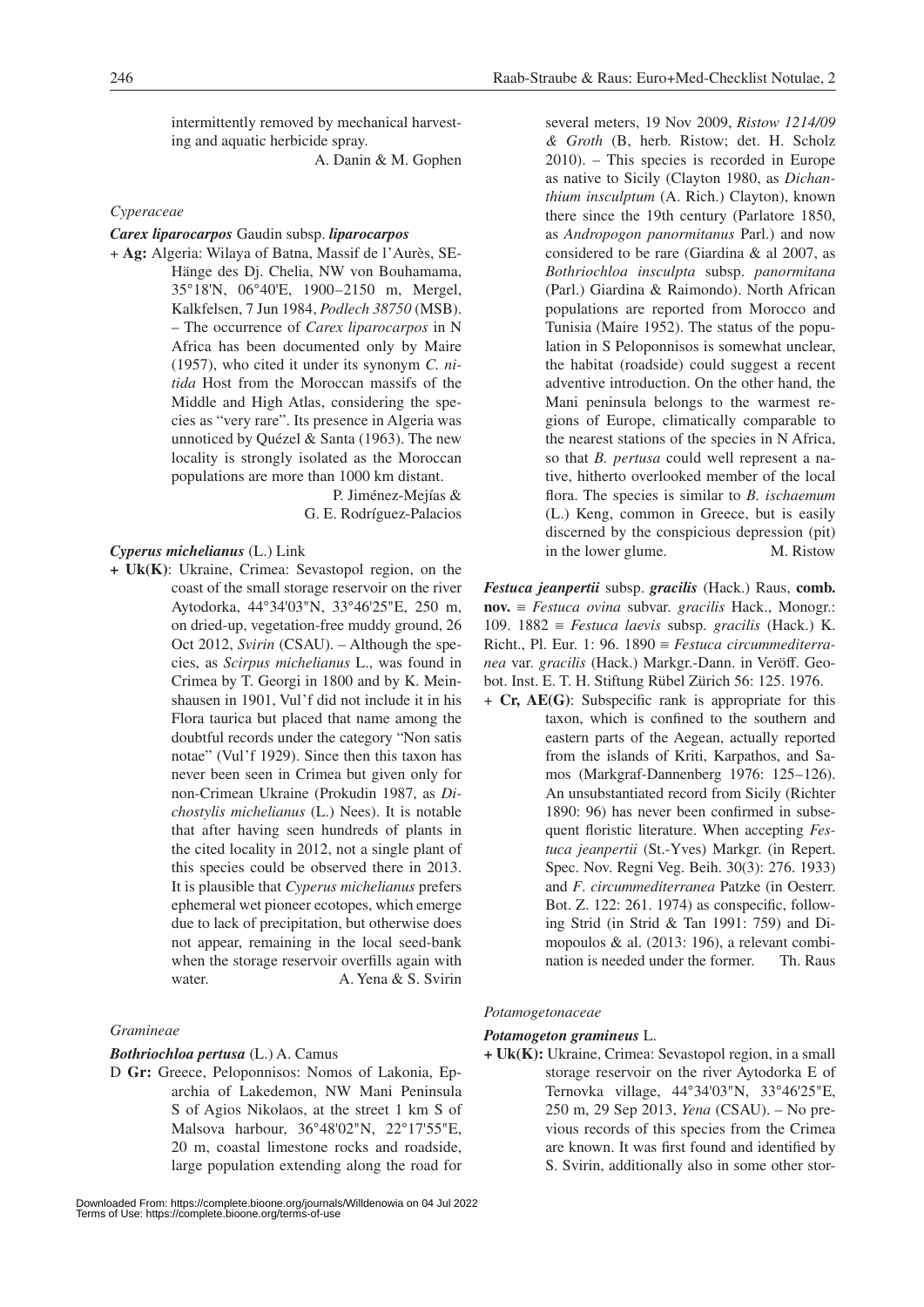age reservoirs near the villages of Peredovoye and Orlinoye, both situated in the Baydarskaya valley. This is the eighth species of the genus *Potamogeton* known from the Crimea (see Yena 2012), i.e. half the members of that genus given for Ukraine as a whole (Mosyakin & Fedoronchuk 1999). A. Yena & S. Svirin

## **References**

- Aghababyan M. V. 2011: A revision of *Papaver* sect. *Argemonidium* Spach (*Papaveraceae*). – Takhtajania **1:** 38–42.
- Al-Eisawi D. M. 1982: List of Jordan vascular plants. Mitt. Bot. Staatssamml. München **18:** 79–182.
- Ardenghi N. M. G. 2010: 21. *Vitis labrusca* L. (*Vitaceae*). – Pp. 28–29 in: Galasso G. & Banfi E. (ed.), Notulae ad plantas advenas Longobardiae spectantes: 1 (1–28). – Pagine Bot. **34:** 28–29.
- Ardenghi N., Arrigoni P., Assini S., Banfi E., Bona I., Bonali F., Brusa G., Cattaneo G., Ceffali G., Colatore A., Federici G., Fenaroli F., Ferranti R., Frattini S., Galasso G., Gariboldi L., Giordana F., Gruppo Botanico Milanese, Gruppo Flora Alpina Bergamasca, Gruppo Bresciano di Ricerca Floristica, Guiggi A., Kleih M., Martini F., Mauri S., Parolo G., Perico M., Prosser F., Rovelli P., Sartori F., Truzzi A., Villa M. & Zanotti E. 2010: Dati su presenza e distribuzione provinciale. – Pp. 26–267 in: Banfi E. & Galasso G. (ed.), La flora esotica lombarda. – Milano: Museo di Storia Naturale di Milano.
- Assyov B. & Petrova A. 2006: Conspectus of the Bulgarian vascular flora. Distribution maps and floristic elements. Ed. 3. – Sofia: Bulgarian Biodiversity Foundation.
- Ball P. W. 1993: *Lobularia* Desv. P. 371 in: Tutin T. G., Burges N. A., Chater A. O., Edmonson J. R., Heywood V. H., Moore D. M., Valentine D. H., Walters S. M. & Webb D. A. (ed.), Flora europaea, ed. 2, **1.** – Cambridge: University Press.
- Beck G. 1930: *Orobanchaceae*. In: Engler A. (ed.), Das Pflanzenreich **96.** – Leipzig: Engelmann.
- Bock B. & Tison J.-M. 2012: Révisions nomenclaturales et taxonomiques (note no. 2). – Bull. Soc. Bot. Centre-Ouest **43:** 209–220.
- Borgen L. 1987: *Lobularia* (*Cruciferae*). A biosystematic study with special reference to the Macaronesian region. – Opera Bot. **91.**
- Boulos L. 1999: Flora of Egypt **1.** Cairo: Al Hadara.
- Cacciato A. 1966: Il genere *Amaranthus* a Roma e nel Lazio. – Ann. Bot. (Rome) **28:** 613–630.
- Celesti-Grapow L., Alessandrini A., Arrigoni P. V., Banfi E., Bernardo L., Bovio M., Brundu G., Cagiotti M. R., Camarda I., Carli E., Conti F., Fascetti S., Galasso G., Gubellini L., La Valva V., Lucchese F., Marchiori S., Mazzola P., Peccenini S., Poldini L., Pretto F.,

Prosser F., Siniscalco C., Villani M. C., Viegi L., Wilhalm T. & Blasi C. (ed.) 2009: Inventory of the nonnative flora of Italy[. – Pl. Biosystems](http://www.ingentaconnect.com/content/external-references?article=1126-3504()143L.386[aid=10180600]) **143:** 386–430.

- Chater A. O. & Walters S. M. 1976: *Senecio* L. Pp. 191–205 in: Tutin T. G., Heywood V. H., Burges N. A., Moore D. M., Valentine D. H., Walters S. M. & Webb D. A. (ed.), Flora europaea **4.** – Cambridge: University Press.
- Clayton W. D. 1980: *Dichanthium* Willemet. P. 266 in: Tutin T. G., Heywood V. H., Burges N. A., Moore D. M., Valentine D. H., Walters S. M. & Webb D. A. (ed.) 1980: Flora europaea **5.** – Cambridge: University Press.
- Conti F., Abbate G., Alessandrini A. & Blasi C. (ed.) 2005: An annotated checklist of the italian vascular flora. – Roma: Palombi.
- Costea M., Sanders A. & Waines G. 2001: Preliminary results towards a revision of the *Amaranthus hybridus*  complex (*Amaranthaceae*). – Sida **19:** 931–974.
- DAISIE 2013: European Invasive Alien Species Gateway. *Vitis labrusca* L. – Pulished at [http://www.eu](http://www.europe-aliens.org)[rope-aliens.org \[accessed](http://www.europe-aliens.org) 10 Nov 2013].
- Danin A. 1990: *Portulaca* L. Pp. 465–469 in: Castroviejo S., Laínz M., López González G., Montserrat P., Muñoz Garmendia F., Paiva J. & Villar L. (ed.), Flora iberica **2.** – Madrid: Real Jardín Botánico, C.S.I.C.
- Davis P. H. (ed.) 1984: Flora of Turkey and the East Aegean Islands **8.** – Edinburgh: University Press.
- Dimopoulos P., Raus Th., Bergmeier E., Constantinidis Th., Iatrou G., Kokkini S., Strid A. & Tzanoudakis D. 2013: Vascular plants of Greece: An annotated checklist. – Berlin: Botanischer Garten und Botanisches Museum Berlin-Dahlem; Athens: Hellenic Botanical Society. [Englera **31**].
- Duman H. & Sagban H. 2000: A new record (*Heliotropium ovalifolium* Forssk.) from southern Turkey. – Turk. J. Bot. **24:** 207–209.
- Durand E. M. & Barratte G. 1910: Florae libycae prodromus. – Genève: Romet.
- Euro+Med 2006+: Euro+Med PlantBase the information resource for Euro-Mediterranean plant diversity. – Published at <http://ww2.bgbm.org/EuroPlusMed> [accessed 21 Oct 2013].
- Fior S., Karis P. O., Casazza G., Minuto L. & Sala F. 2006: Molecular phylogeny of the *Caryophyllaceae* (*Caryophyllales*) inferred from chloroplast *matK* and nuclear rDNA ITS sequences. [– Amer. J. Bot.](http://dx.doi.org/10.3732/ajb.93.3.399) **[93:](http://dx.doi.org/10.3732/ajb.93.3.399)** [399–411.](http://dx.doi.org/10.3732/ajb.93.3.399)
- Förther H. 1998: Die infragenerische Gliederung der Gattung *Heliotropium* L. und ihre Stellung innerhalb der subfam. *Heliotropioideae* (Schrad). Arn. (*Boraginaceae*). – Sendtnera **5:** 35–241.
- Forum "Plantarium" 2012: Rastenija na foto. *Corrigiola litoralis*. – Published at [http://forum.plantarium.ru/](http://forum.plantarium.ru/viewtopic.php?id=30163) [viewtopic.php?id=30163](http://forum.plantarium.ru/viewtopic.php?id=30163) [accessed 1 Nov 2013].
- Frey A. 1974: Rodzaj *Amaranthus* L. w Polsce Genus *Amaranthus* L. in Poland. – Fragm. Fl. Geobot. **20:**  143–201.

Downloaded From: https://complete.bioone.org/journals/Willdenowia on 04 Jul 2022 Terms of Use: https://complete.bioone.org/terms-of-use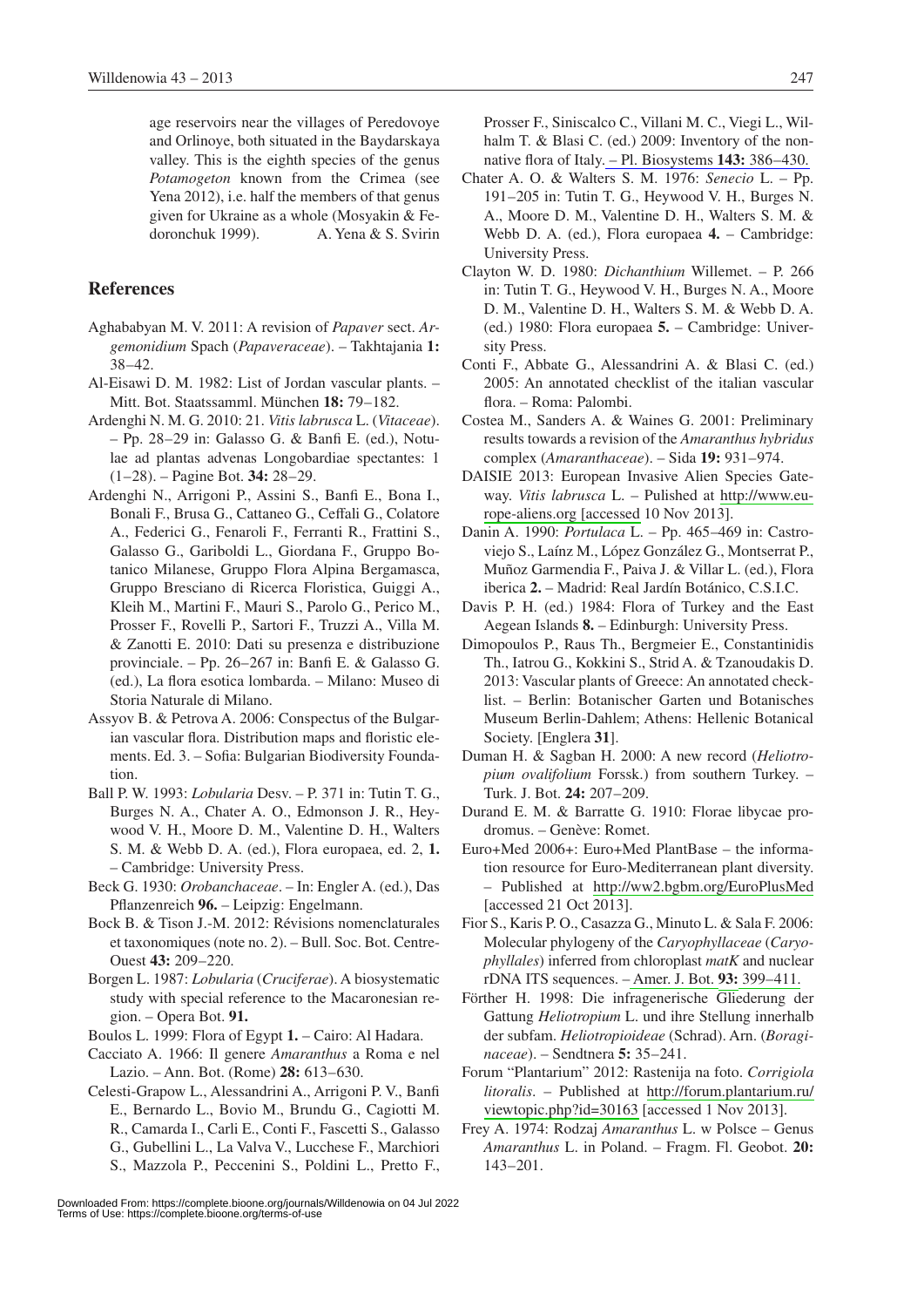- Giardina G., Raimondo F. M. & Spadaro V. 2007: A catalogue of plants growing in Sicily. – Bocconea **20.**
- Gilli A. 1982: *Orobanche* L. Pp. 3–23 in: Davis P. H. (ed.), Flora of Turkey and the East Aegean Islands **7.**  – Edinburgh: University Press.
- Greuter W., Burdet H. M. & Long G. (ed.) 1984–1989: Med-Checklist **1** (1984), **3** (1986), **4** (1989). – Genève: Conservatoire et Jardin botaniques & Med-Checklist Trust of OPTIMA.
- Greuter W. & Raab-Straube E. von (ed.) 2005: Euro+Med Notulae, 1. – [Willdenowia](http://dx.doi.org/10.3372/wi.35.35201) **[35:](http://dx.doi.org/10.3372/wi.35.35201)** [223–239.](http://dx.doi.org/10.3372/wi.35.35201)
- Greuter W. & Raab-Straube E. von (ed.) 2008: Med-Checklist **2.** – Palermo, Genève & Berlin: OPTIMA.
- Hayek A. von 1924–1927: Prodromus florae peninsulae balcanicae **1.** – Repert. Spec. Nov. Regni Veg. Beih. **30(1):** 1–352 (1924), 353–672 (1925), 673–960 (1926), 961–1193 (1927).
- Iamonico D. 2009: Contributo alla conoscenza del genere *Amaranthus* L. (*Amaranthaceae*) nel Lazio. Proposta per una chiave analitica. – Inform. Bot. Ital. **41:**   $25 - 28.$
- Iamonico D. 2012: *Amaranthus powellii* subsp. *cacciatoi*  comb. et stat. nov. (*Amaranthaceae*). – [Nord. J. Bot.](http://dx.doi.org/10.1111/j.1756-1051.2011.01080.x)  **[30:](http://dx.doi.org/10.1111/j.1756-1051.2011.01080.x)** [12–16.](http://dx.doi.org/10.1111/j.1756-1051.2011.01080.x)
- Jalas J. & Suominen J. 1983, 1991: Atlas florae europaeae **6** (1983), **9** (1991). – Helsinki: The Committee for Mapping the Flora of Europe & Societas Biologica Fennica Vanamo.
- Jalas J., Suominen J. & Lampinen R. 1996: Atlas florae europaeae **11.** – Helsinki: The Committee for Mapping the Flora of Europe & Societas Biologica Fennica Vanamo.
- Joel D. 2009: Taxonomic and evolutionary justifications for considering *Phelipanche* as a separate genus. – P. 15 in: Rubiales D., Westwood J. & Uludag A. (ed.), Proceedings of the International Parasitic Plant Society (IPPS), 10th World Congress of Parasitic Plants, 8–12 June 2009, Kuşadasi, Turkey.
- Kadereit J. W. 1986: A revision of *Papaver* section *Argemonidium*. – Notes Roy. Bot. Gard. Edinburgh **44:** 25–43.
- Kadereit J. W. 2002: *Papaveraceae*. Pp. 85–95 in: Strid A. & Tan K. (ed.), Flora hellenica **2.** – Ruggell: Gantner.
- Laguna Lumbreras E. 2004: Datos foliares de la especies e híbridos alóctonos de vides (género *Vitis*) en el territorio valenciano. – Toll Negre **3:** 11–25.
- Lidén M. 2002: *Fumaria* L. Pp. 106–113, maps 910–923 in: Strid A. & Tan K. (ed.), Flora hellenica **2.** – Ruggell: Gantner.
- López González G. 2010: Sobre el género *Spergula* L. [incl. *Spergularia* (Pers.) Pers. ex J. Presl & C. Presl, nom. cons.] (*Caryophyllaceae*) y su especies en la península ibérica e islas Baleares. – Lagascalia **30:**  7–18.
- Maire R. 1952–1963: Flore de l'Afrique du nord **1**  (1952), **4** (1957), **9** (1963). – Paris: Lechevalier.
- Markgraf-Dannenberg I. 1976: Die Gattung *Festuca* in Griechenland. – Veröff. Geobot. Inst. ETH Stiftung Rübel Zürich **56:** 92–182.
- Monnier P. 1955: Introduction à une révision du genre *Spergularia* (Pers.) Presl au Maroc. – Bull. Soc. Sci. Nat. Phys. Maroc **35:** 145–163.
- Moore M. O. 1991: Classification and systematics of eastern North American *Vitis* L. (*Vitaceae*) north of Mexico. – Sida **14:** 339–367.
- Mosyakin S. L. & Fedoronchuk M. M. 1999: Vascular plants of Ukraine. A nomenclatural checklist. – Kiev: M. G. Kholodny Institute of Botany.
- NOBANIS 2013: European network on invasive alien species. *Amaranthaceae*. – Published at [http://www.](http://www.nobanis.org/Search.asp) [nobanis.org \[accessed](http://www.nobanis.org/Search.asp) 1 Nov 2013].
- Parlatore F. 1848–1850: Flora italiana **1:** 1–96 (1848), 97–568 (1950). – Florence: Le Monnier.
- Pedersen T. M. 1984: *Caryophyllaceae*. Pp. 1–276 in: Correa M. N. (ed.), Flora patagonica **4(a).** – Buenos Aires: INTA.
- Pignatti S. 1982: Flora d'Italia **1.** Bologna: Edagricole.
- Prokudin J. N. 1987: Opreditel' vyssih rastenij Ukrainy. – Kiev: Naukova Dumka.
- Pyšek P., Sádlo J. & Mandák B. 2004: Catalogue of alien plants of the Czech Republic. – Preslia **74:** 97–186.
- Quézel P. & Santa S. 1963. Nouvelle flore de l'Algérie et des régions désertiques meridionales **2.** – Paris: Centre National de la Recherche Scientifique.
- Raab-Straube E. von & Raus Th. (ed.) 2013: Euro+ Med-Checklist Notulae, 1 [Notulae ad floram euromediterraneam pertinentes 30]. – [Willdenowia](http://dx.doi.org/10.3372/wi.43.43118) **[43:](http://dx.doi.org/10.3372/wi.43.43118)** [151–164.](http://dx.doi.org/10.3372/wi.43.43118)
- Rätzel S. & Uhlich H. 2004: *Orobanche benkertii* sp. nova (*Orobanchaceae* Vent.) und weitere *Orobanche-*Sippen aus dem Nordwest-Kaukasus. – [Feddes Rep](http://dx.doi.org/10.1002/fedr.200311036)[ert.](http://dx.doi.org/10.1002/fedr.200311036) **[115:](http://dx.doi.org/10.1002/fedr.200311036)** [189–211.](http://dx.doi.org/10.1002/fedr.200311036)
- Raus Th. 1997: *Amaranthus* L. Pp. 138–146 in: Strid A. & Tan K. (ed.), Flora hellenica **1.** – Königstein: Koeltz.
- Reynolds S. C. P. 2002: A catalogue of alien plants in Ireland. – Occas. Pap. Natl. Bot. Gard. Glasnevin **14.**
- Richter K. 1890: Plantae europeae. Enumeratio systematica et synonymica plantarum phanerogamicarum in Europa sponte crescentium vel mere inquilinarum **1.**  – Leipzig: Engelmann.
- Smissen R. D., Clement J. C., Garnock-Jones P. J. & Chambers G. K. 2002: Subfamilial relationships within the *Caryophyllacae* as inferred from 5´ *ndhF* sequences. – [Amer. J. Bot.](http://dx.doi.org/10.3732/ajb.89.8.1336) **[89:](http://dx.doi.org/10.3732/ajb.89.8.1336)** [1336–1341.](http://dx.doi.org/10.3732/ajb.89.8.1336)
- Strid A. 1970: Studies in the Aegean flora. XVI. Biosystematics of the *Nigella arvensis* complex with special reference to the problem of non-adaptive radiation. – Opera Bot. **28:** 1–169.
- Strid A. & Strid B. (ed.) 2011: Flora graeca sibthorpiana. Annotated re-issue **5–6.** – Ruggell: Gantner.
- Strid A. & Tan K. (ed.) 1991: Mountain flora of Greece. **2.** – Edinburgh: University Press.